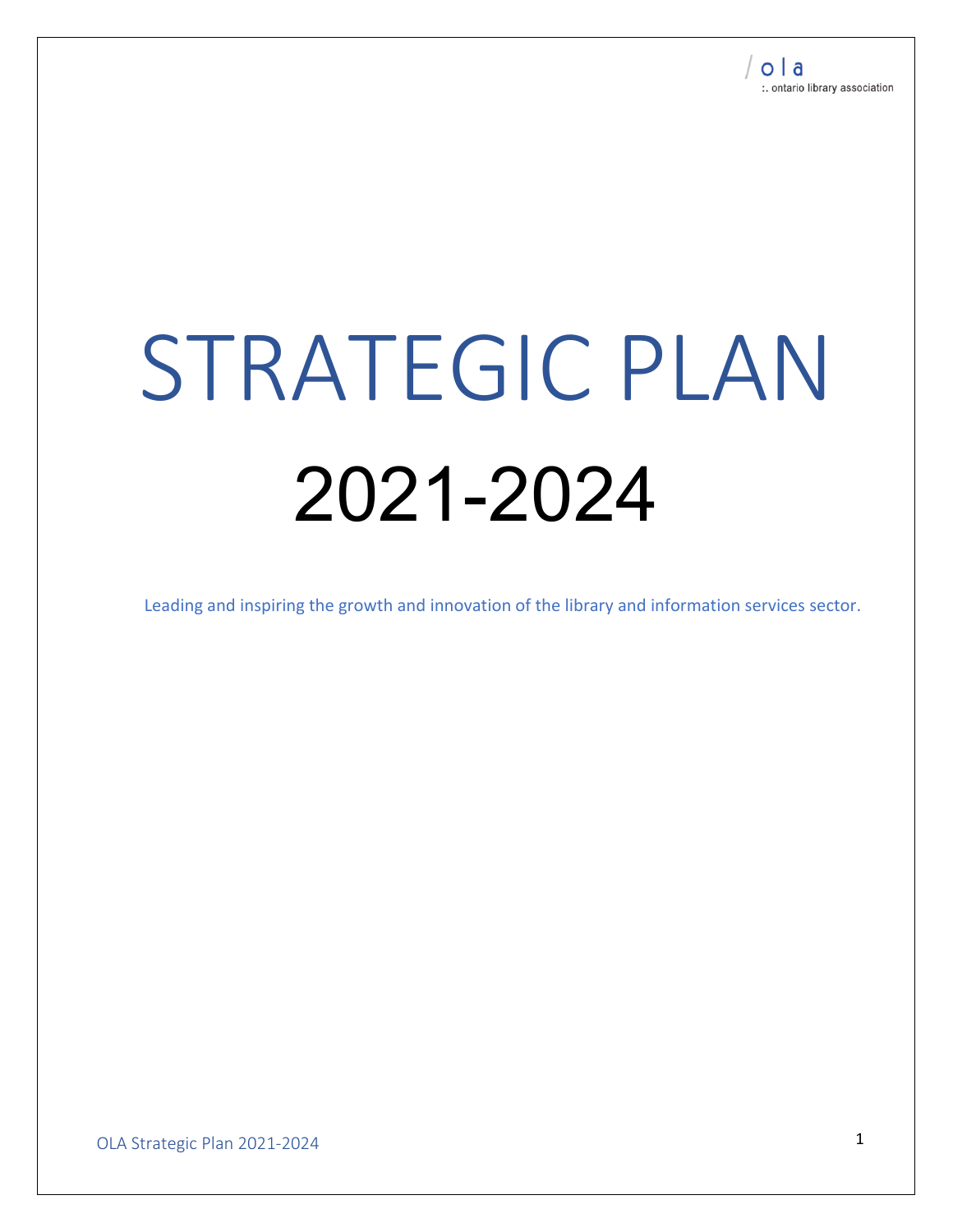# OLA Strategic Plan 2021-2024

#### **Message from the Chair & Executive Director**

#### OUR HISTORY

Founded in 1900, the Ontario Library Association (OLA) is the oldest continually operating non-profit library association in Canada. With approximately 4,000 members, the association is a platform to share experiences and expertise while creating innovative solutions in an ever-changing environment. OLA provides opportunities for learning, networking, recognizing, influencing, and celebrating within the library world.

OLA members are from public, academic, school, government, and special libraries or are students and job seekers. They are experts in research, curating information and ideas, and in the delivery of educational opportunities. Members participate in the association to develop library and information services that support Canadians in their pursuit of education, employment, and cultural interests.

OLA partners with a range of library associations and organizations to strengthen and support libraries and the people who work for them.

#### OUR PLAN

In 2020 a global pandemic began that changed how people live and work. This strategic plan will be extraordinary due to the impact of the global pandemic (since March 2020), and the anticipated continuing effects over the next  $2 - 3$  years.

The OLA Strategic Planning Policy and Procedure stipulates a 4-year duration. Due to the exceptional time, we find ourselves in, the OLA Board has approved a three-year duration with an option to extend by one year.

Our Strategic Priorities will guide our actions until 2024:

- 1. Equity, Diversity & Inclusion
- 2. Advocacy and Leadership
- 3. Membership & Engagement
- 4. A Profession of Continual Learning
- 5. Organizational Innovation and Sustainability

#### OUR FINDINGS: WHAT CONSULTATIONS TOLD US

The world is changing around us, driving the need for us to think strategically about our future. In August 2021, a survey was distributed to members to provide feedback on the association's strategic direction (394 complete responses). The SWOT analysis (Strength-Weaknesses-Opportunity-Threats) and the survey revealed several key themes, such as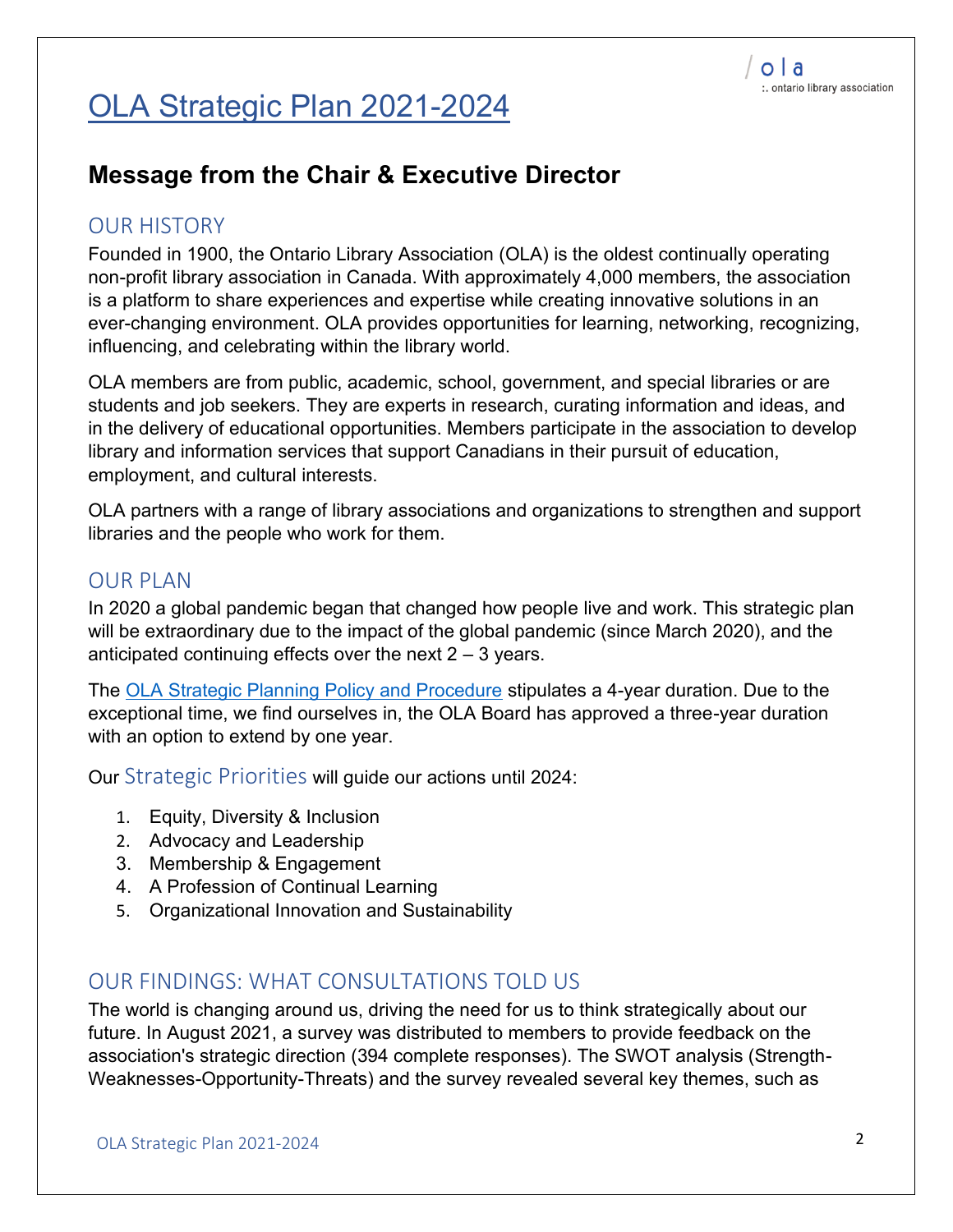emerging priorities and trends for our membership. Consultations with our members, partners and our staff team revealed:

- Equity, Diversity, Inclusion and decolonization: as an organization, as a profession, in library service delivery, programming, spaces and collections.
- Advocacy across library sectors.
- Member community and services: building OLA's membership, developing opportunities for membership collaboration, virtual connection and professional development.

 $MN\bigcap$ 

**Andrea Cecchetto,**  2021 Board President

Stelage Patersa

**Shelagh Paterson,**  Executive Director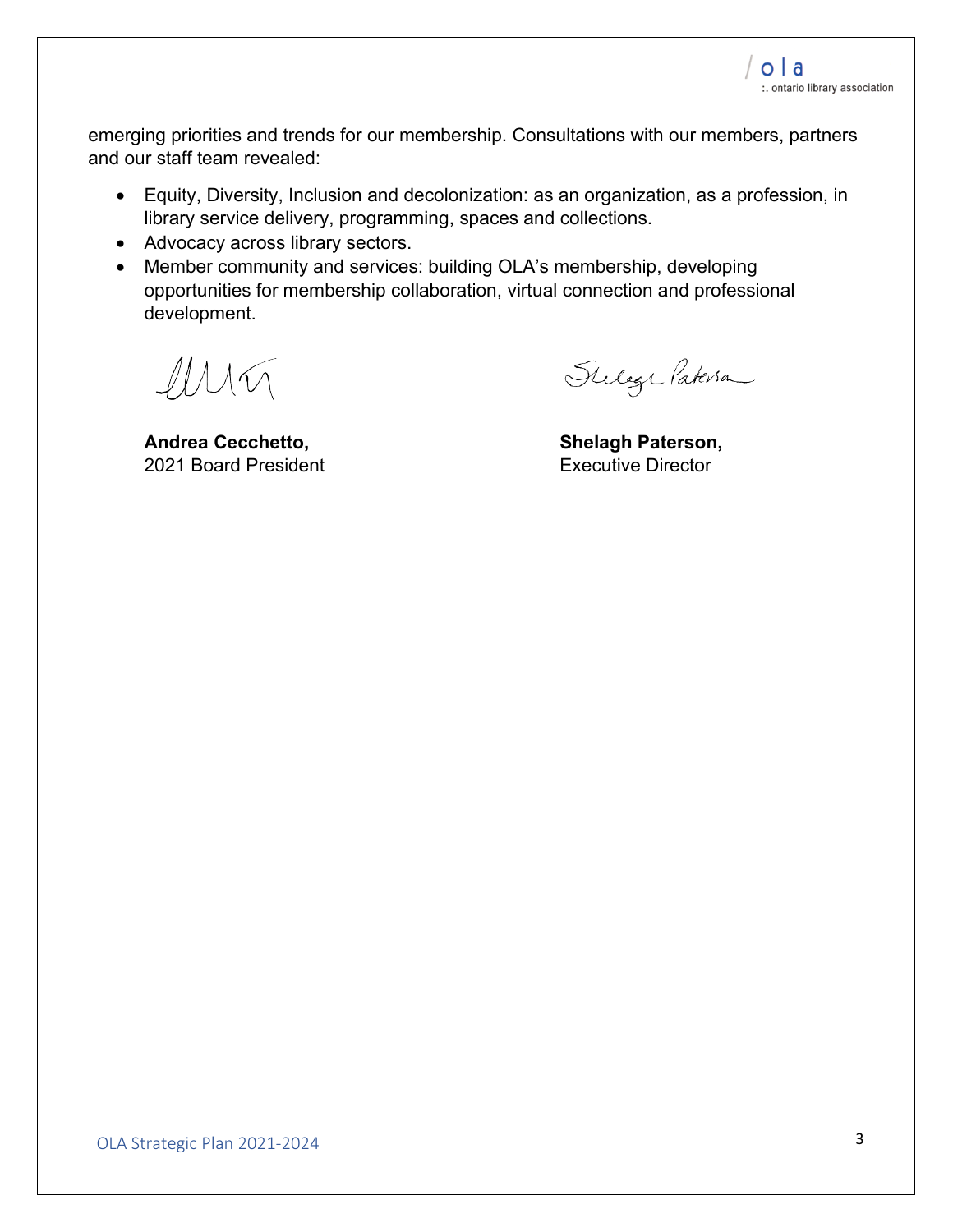### A new framework for OLA's key Strategies

In the summer of 2021, OLA embarked on a robust strategic planning effort through a process that engaged members, staff, divisional councils, board members, partners and leading voices in the library field, and with the help of Thomas Plant, consultant with Management Advisory Services (pro-bono consulting service for non-profits), a Strategic Planning Advisory Committee of the Board provided guidance and oversight into the planning process.

VISION: Leading and inspiring the growth and innovation of the library and information services sector.

MISSION: We empower our members in the library and information services sector to build informed, participatory, and inclusive communities through:

**R**esearch

**A**dvocacy

**E**ducation

**P**artnership

#### **VALUES**

Our values have stood the test of time and continue to guide us in our work.

| RESPONSIVENESS AND AWARENESS                                                                                                                                                                                                                                                                                        | <b>LITERACY AND LIFELONG LEARNING</b>                                                                                                                                                                                                   |
|---------------------------------------------------------------------------------------------------------------------------------------------------------------------------------------------------------------------------------------------------------------------------------------------------------------------|-----------------------------------------------------------------------------------------------------------------------------------------------------------------------------------------------------------------------------------------|
| Our Association is responsive by connecting people<br>to people, and people to ideas. In addition, it<br>empowers our members by providing a platform for<br>education and awareness of important issues.<br>Members are encouraged to develop their own<br>perspectives and views on critical issues and<br>events | Our Association supports and cultivates a broad<br>range of literacies and the pursuit of professional<br>and personal learning, thereby improving one's<br>ability to participate meaningfully within an<br>information-based society. |
|                                                                                                                                                                                                                                                                                                                     | <b>INNOVATION</b>                                                                                                                                                                                                                       |
| <b>INTELLECTUAL FREEDOM</b>                                                                                                                                                                                                                                                                                         | Our Association is dedicated to accepting,                                                                                                                                                                                              |
| Our Association upholds intellectual freedom and<br>open, equitable access to library resources as<br>basic tenets of our democratic society.                                                                                                                                                                       | promoting, and supporting continual<br>advancements in library services while staying up<br>to date with current trends and technologies.                                                                                               |
| <b>DIVERSITY</b>                                                                                                                                                                                                                                                                                                    | <b>ACCOUNTABILITY</b>                                                                                                                                                                                                                   |
| Our Association has a shared responsibility to<br>support an inclusive environment within the<br>profession and throughout the community with the<br>provision of library resources and services that<br>meet the needs of all library users.                                                                       | Our Association believes in open and transparent<br>business practices that clearly demonstrate<br>responsible use of organizational resources for<br>effective and efficient library programs and<br>systems                           |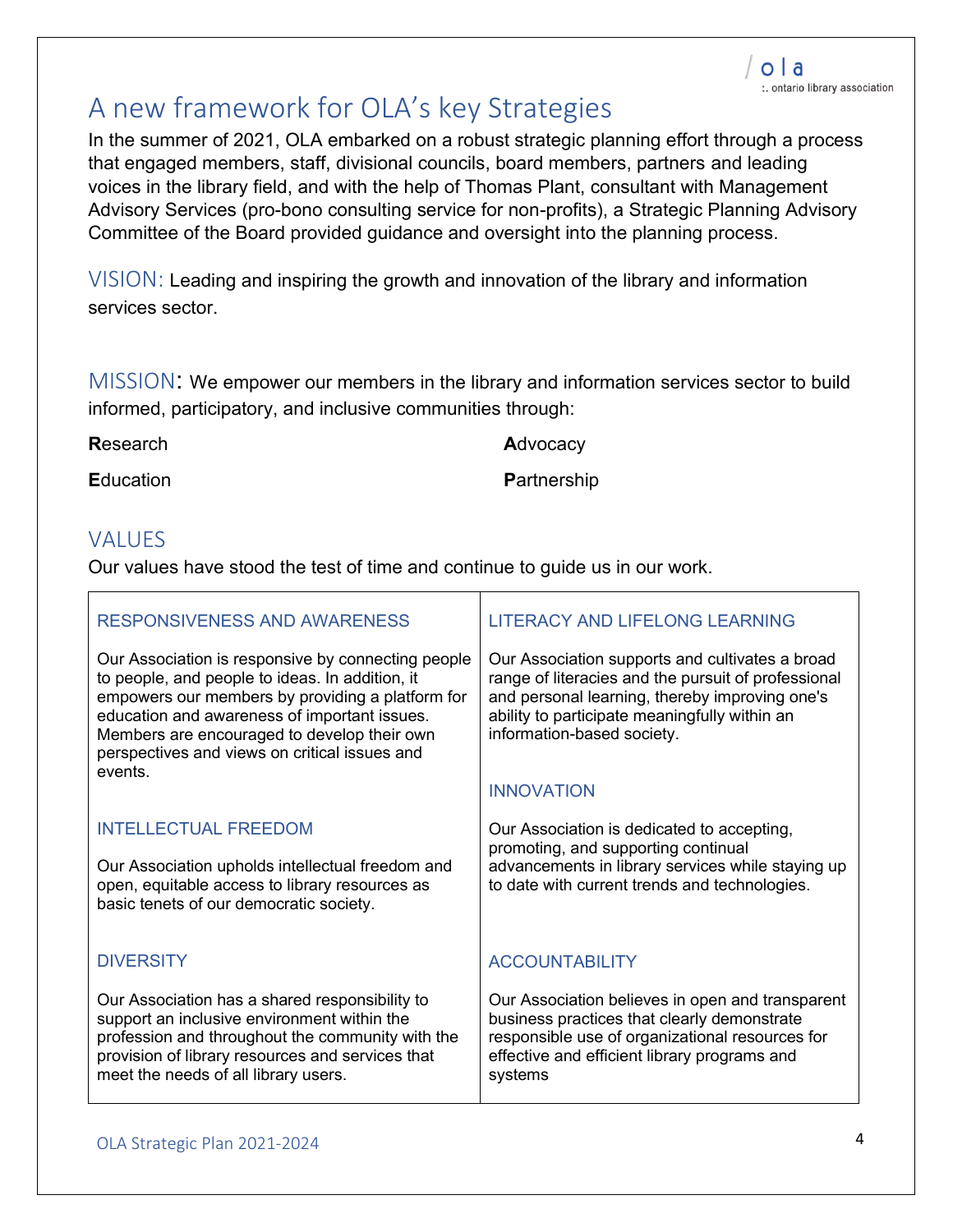#### Our Strategic Priorities & Goals

On December 1<sup>st</sup>, 2021, the OLA Board approved our Strategic Priorities and Goals.

The illustration below highlights our 5 Strategic Priorities and goals which will guide our actions until 2024.



#### **STRATEGIC PRIORITY 1:**

#### **Equity, Diversity & Inclusion**

Goal 1: Diversify participation and representation of OLA members. Ensure members who are Black, Indigenous, People of Colour are in leadership and decision-making positions with the association.

Goal 2: Create policies, frameworks, education, and resources to guide the association in becoming an equitable, diverse, inclusive, and anti-racist organization. Goal 3: Explore and implement strategies towards diversification of the profession.

#### **STRATEGIC PRIORITY 2:**

#### **Advocacy & Leadership**

Goal 1: Ensure OLA continues to foster strong relationships with the government and other key professional groups to secure support and inform change.

#### **STRATEGIC PRIORITY 3:**

#### Membership & Engagement

Goal 1: Recover OLA's membership to pre-pandemic levels by 10% annually.

Goal 2: Expand virtual conference and training opportunities to engage members and enhance revenue streams.

#### **STRATEGIC PRIORITY 4:**

#### A profession of Continual Learning

Goal 1: Promote a sustainable profession including facilitating an environment that supports mental health. Goal 2: Support members in their understanding and adoption of technological innovation. Goal 3: Seek out and develop strategic alliances and partnerships in supporting continuous learning.

#### **STRATEGIC PRIORITY 5:**

#### Organizational Innovation & Sustainabiliity

Goal 1: OLA is a strong and fiscally sustainable organization. Goal 2: Ensure staff support, development, and resiliency in a post-pandemic environment.

Goal 3: Re-think and re-design governance to strengthen OLA.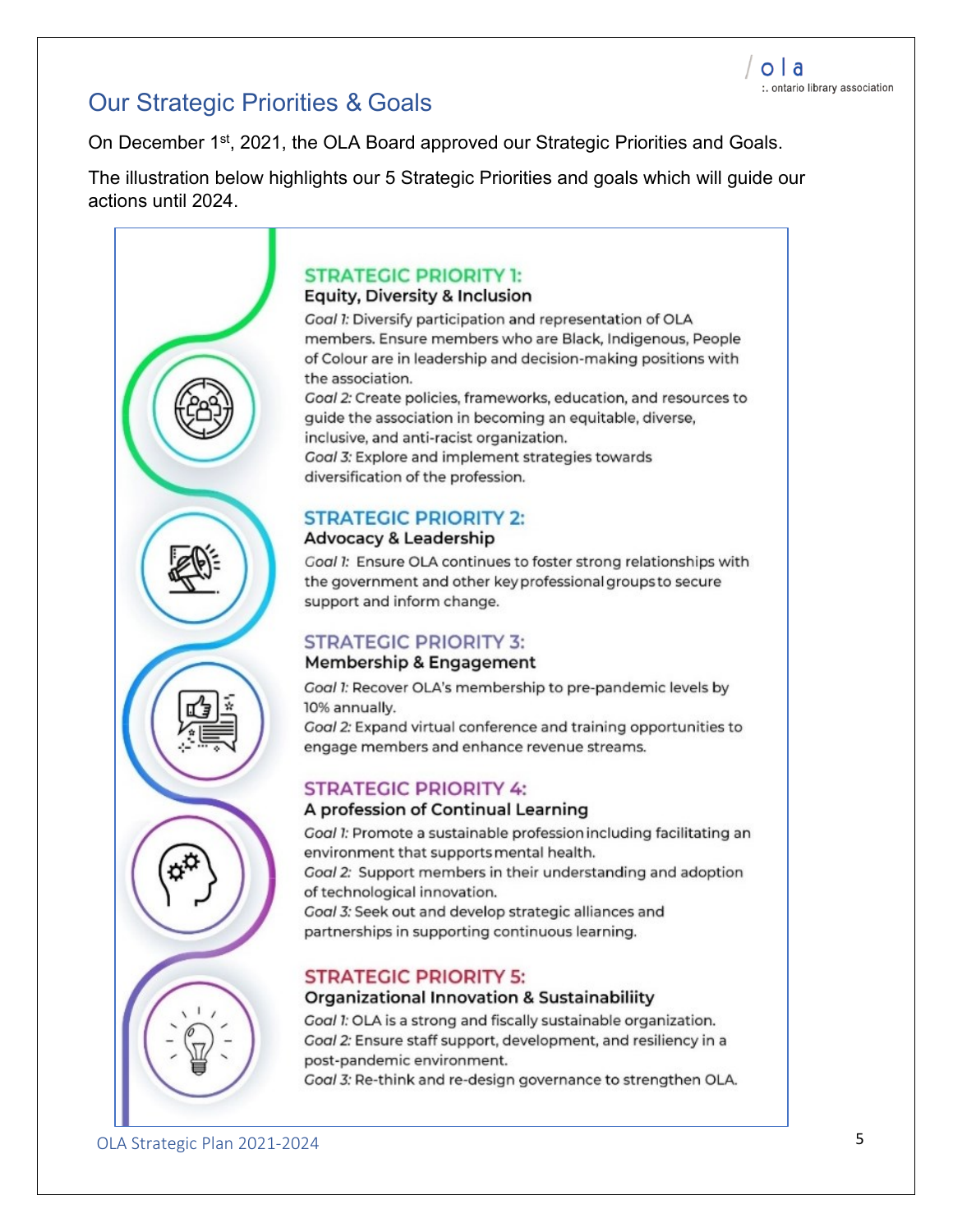There are overarching principles that will guide how we will critically assess and focus our efforts:

#### Equity:

We will ensure our services and activities are provided in a fair manner that is responsive to the diverse needs of our membership. We will aim to address needs and requirements for members and libraries that experience obstacles to full participation and opportunities.

#### Measurement:

How do we measure the needs of our members, the reach and success of our programs? We want our actions to be informed on data from our members.

We want to know: where are new graduates employed, how many are joining OLA, how many are volunteering with OLA, how many early career members are accessing educational programs, and what impact does our advocacy work have?

An Anti-racist organization:<sup>1</sup> "From Diversity to Antiracism: To combat the systemic legal, social, and institutional constraints that have created barriers to racial equality, we must move beyond a diversity mindset—which may foster tokenism—to an actively antiracist mindset. What is the difference between "diversity" and "antiracism" in the workplace? Ibram X. Kendi defines an antiracist as:

*One who is supporting an antiracist policy through their actions or expressing an antiracist idea…One who is expressing the idea that racial groups are equals and none needs developing and is supporting policy that reduces racial inequity [undefined].*

An organization that is actively antiracist has policies and practices in place that address systemic inequities. Diversity, equity, and inclusion (DEI) efforts (which typically emphasize the D) can be a means to an antiracist end but often do not go far enough."

## OLA STRATEGIC PRIORITIES, GOALS AND TACTICS

The OLA Strategic plan includes:

- Strategic priorities: the focus for the association over the next three-four years.
- Goals: the desired outcomes for each strategic priority.
- Tactics: how each goal will be accomplished. These are incorporated into staff. workplans and are intended to support the work of OLA council and committees with annual reporting to the OLA Board. (Refer to Appendix).

<sup>&</sup>lt;sup>1</sup> From Antiracism Toolkit for Organizations, by Toolkits for Equity in Scholarly Publishing Project Volunteers: <https://c4disc.pubpub.org/pub/84y9ozoq/release/2?readingCollection=9a476dc8>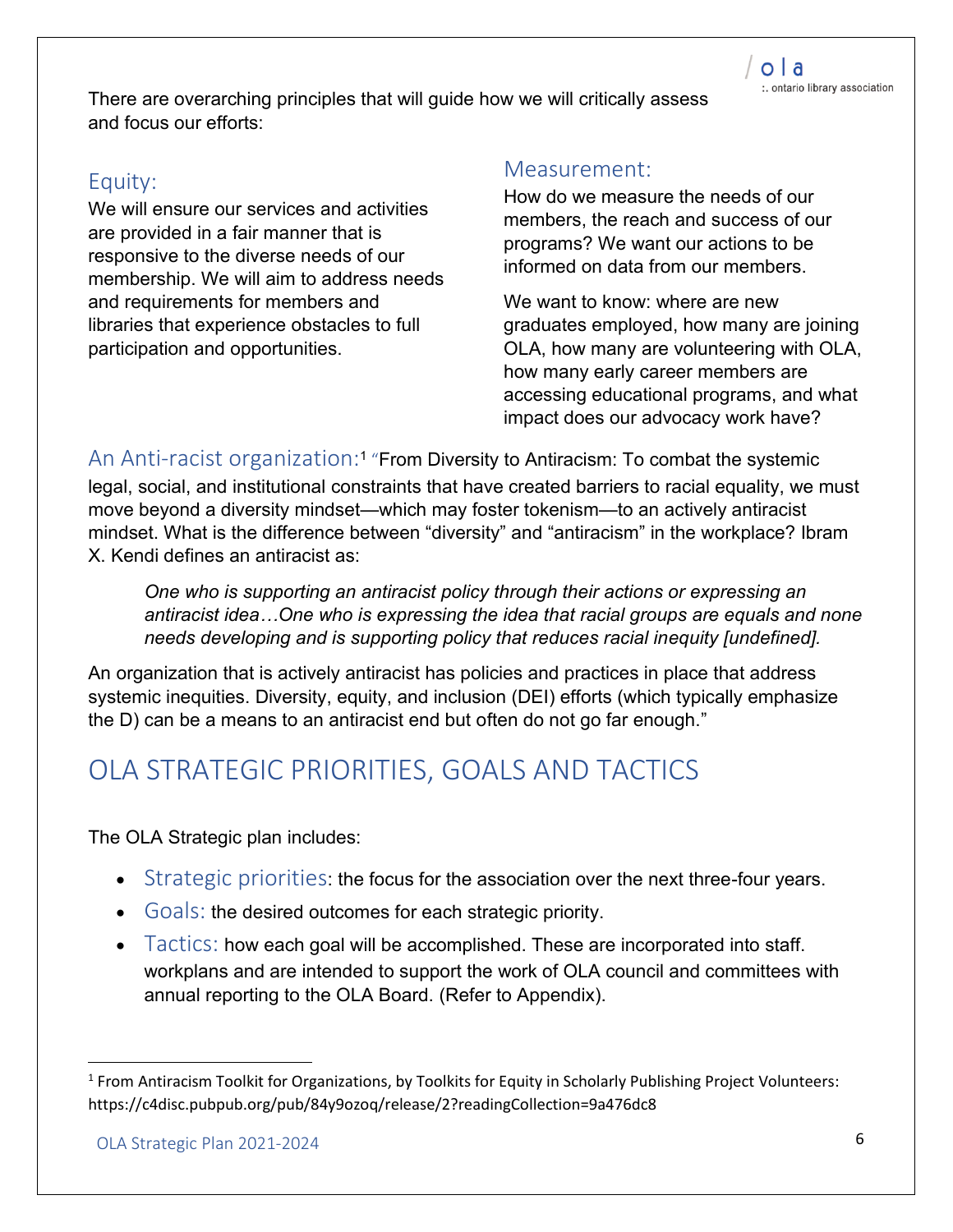The tactics to support the strategic priorities and goals will be specific to each of the 3-4 years of this strategic plan. Tactics become the foundation for OLA Staff workplans and support the work of OLA member volunteers. The OLA Board will approve tactics each year.

- Year one at March 2022 meeting
- Year two by September 2022
- Year three by September 2023



#### **Strategic Priority: Equity, Diversity & Inclusion**

Through our strategic planning consultations, members emphasized the need to focus on equity, diversity, inclusion and decolonization: as an

organization, as a profession, in the library sector more generally. Members mentioned specifically: A need for libraries to examine policies, procedures, and practices of libraries through a lens of anti-racism, including a focus on service delivery, programming, collections development.

- A need for libraries to implement the Truth and Reconciliation Commission's Calls to Action.
- The importance of developing accessible library programming, services, spaces, collections, and
- Addressing the lack of diversity of the library profession.

#### \*The path forward: Goals and outcomes\*

**Goal 1**: Diversify participation and representation of OLA members. Ensure members who are Black, Indigenous, and People of Colour are in leadership and decision-making positions with the association.

**Goal 2:** Create policies, frameworks, education, and resources to guide the association in becoming an equitable, diverse, inclusive and anti-racist organization.

**Goal 3**: Explore and implement strategies towards diversification of the profession.

What will success look like in the next 3 years?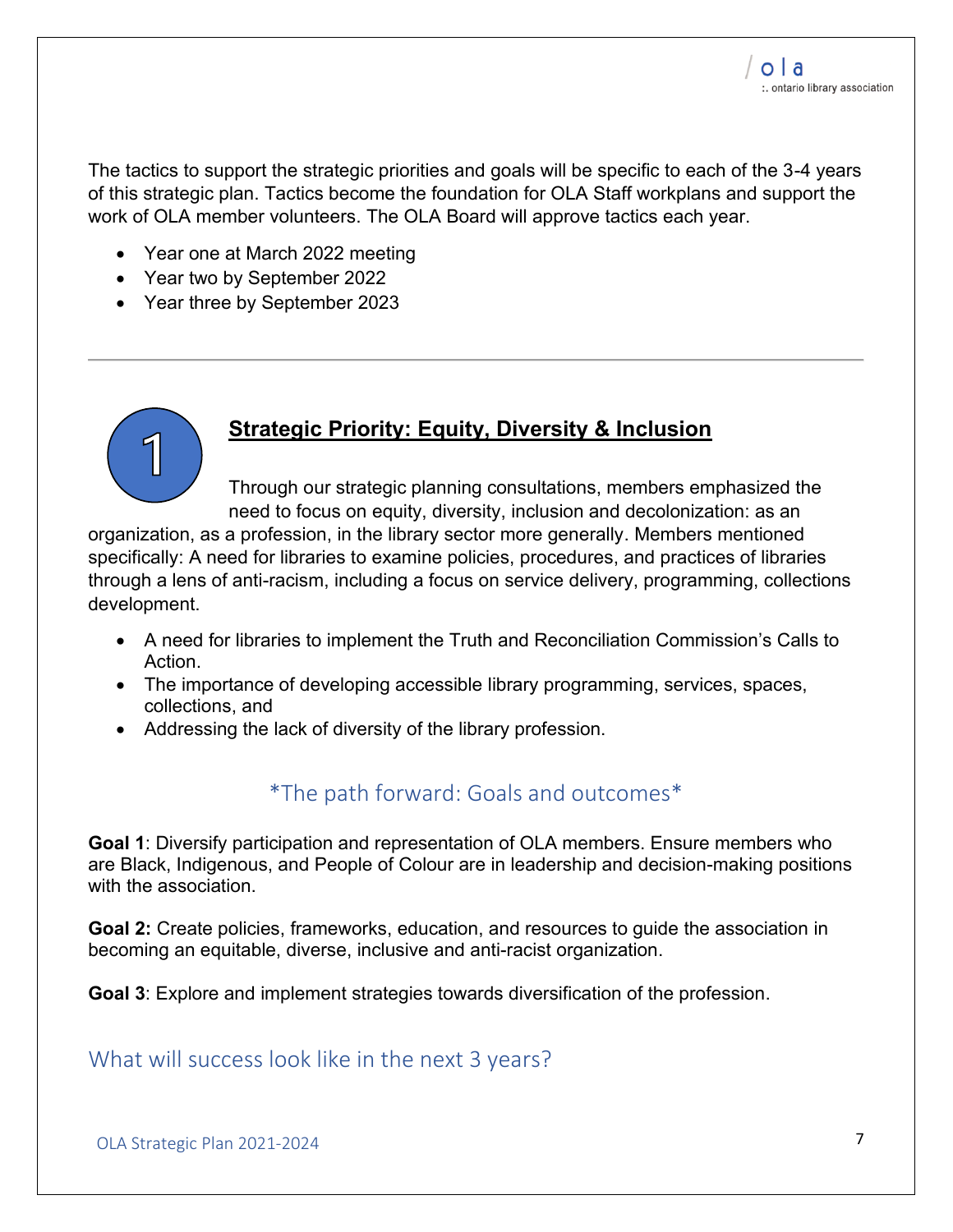- OLA has enacted multi-year anti-racism plan for the association, developed with a consultant, and has developed of policies, frameworks, education and resources to guide the organization in its anti-racism goals.
- There is equitable representation of Black, Indigenous, People of Colour in leadership positions within OLA Board, councils and committees.
- OLA removes barriers to participating with OLA.
- OLA is equipped to report on volunteer representation across the Association.
- Relationships with aligned organizations will be in place to support long-term strategies for an equitable and inclusive profession.



#### **Strategic Priority: Advocacy & Leadership**

Through our strategic planning consultations, members also emphasized the continued need to advocate for libraries in all sectors. The situation facing school libraries, that have experienced an unparalleled erosion of staff and

funding in the past decade is a major concern. With no increase to annual provincial funding for public libraries in over 20 years, the value of the province's investment in public libraries has fallen by over 60%. The situation is even more challenging for public libraries on First Nation reserves, where an unsustainable provincial funding model has left some public libraries on reserve closed or with severely reduced access.

#### \*The path forward: Goals and outcomes\*

**Goal 1:** Ensure OLA continues to foster strong relationships with government and other key professional groups to secure support and inform change.

#### What will success look like in the next 3 years?

OLA has consistently advocated and engaged provincial/municipal government on public and school library funding to:

- $\circ$  Increase awareness of and support for Public Libraries on First Nation Reserves based on needs identified by First Nation Public Library leaders.
- o Support new public library boards in municipal engagement
- o All political parties are aware of and engaged with library sector priorities.
- $\circ$  OLA has engaged and developed relationships with decision makers responsible for school library supports

The library sector is positioned to impact positive societal change:

- o Climate change.
- o Digital engagement and literacy.
- o Intellectual Freedom.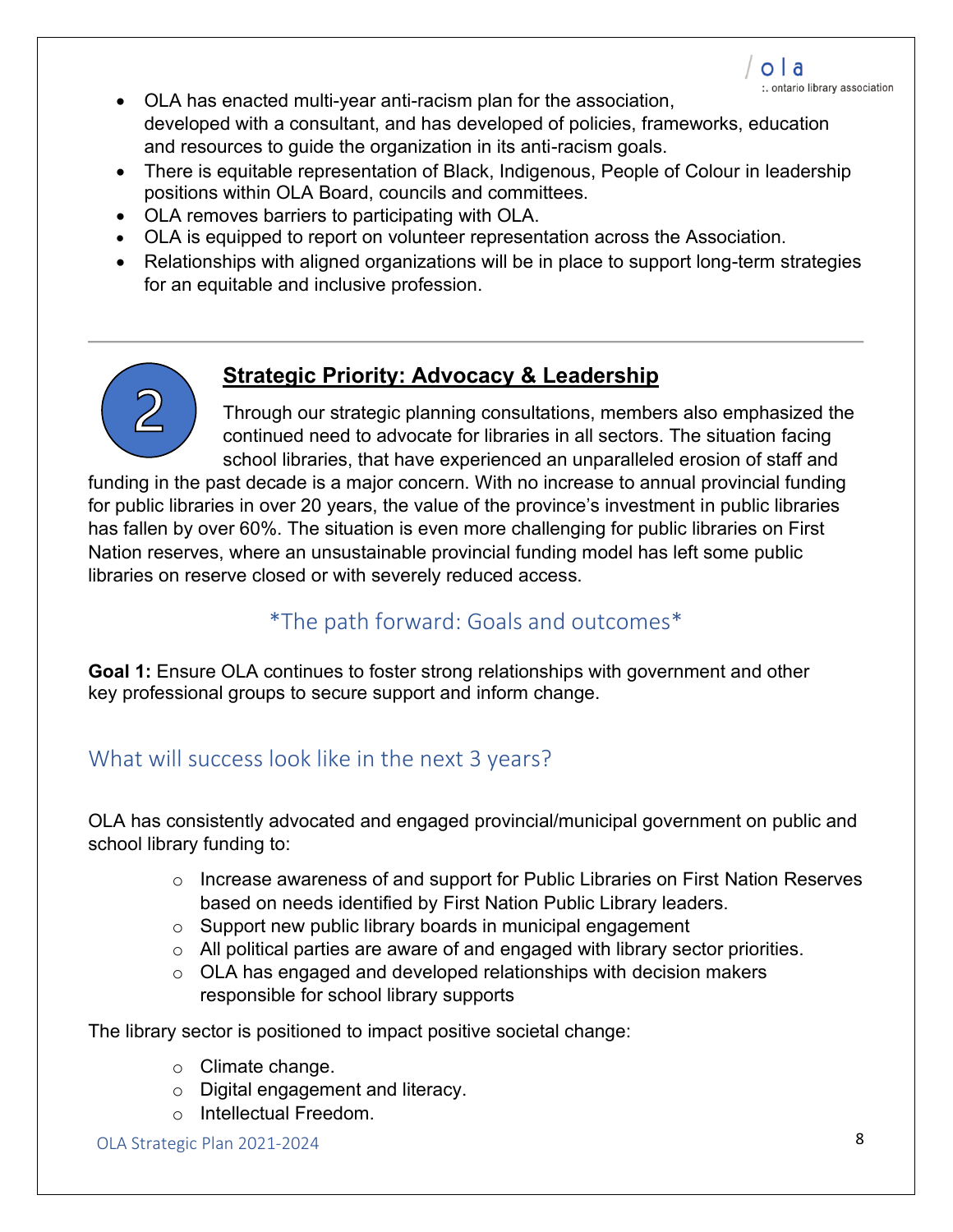- o The Truth and Reconciliation Commission's Calls to Action.
- o Anti-racism.



#### **Strategic Priority: Membership & Engagement**

In the past two years, OLA membership levels have decreased across sectors, impacting the reach, revenues and long-term viability of the association. Through our member consultation, we heard an interest in news

ways to connect and engage in a virtual context: spaces for membership collaboration, virtual connection and continued professional development.

#### \*The path forward: Goals and outcomes\*

**Goal 1**: Recover OLA's membership to pre-pandemic levels by 10% annually.

**Goal 2:** Expand virtual conference and training opportunities to engage members and enhance revenue streams.

#### What will success look like in the next 3 years?

- OLA membership has increased to pre-pandemic level; the Membership process and categories are streamlined.
- Data from multiple Sector Employment Surveys position us to understand multi-year employment trends of recent graduates from MLIS and Library Technician programs in Ontario.
- The Forest of Reading Festival is re-instated as an in-person event and reaches a wider audience outside of the GTA.
- The OLA website has new functionality and useability.
- Hybrid Super Conference increases engagement and participation from the membership and broader library sector.
- OLA events have equitable participation of speakers from marginalized communities.
- OLA events increased reach and accessibility and include an anti-racism component.



#### **Strategic Priority: A Profession of Continual Learning**

The past two years have been a challenging time, highlighting the importance of collective attention and support of mental health in the profession. Through

our strategic planning consultations, members also talked about the need for continuing education and growth as members respond to evolving realities, community needs and making the most of emerging technology.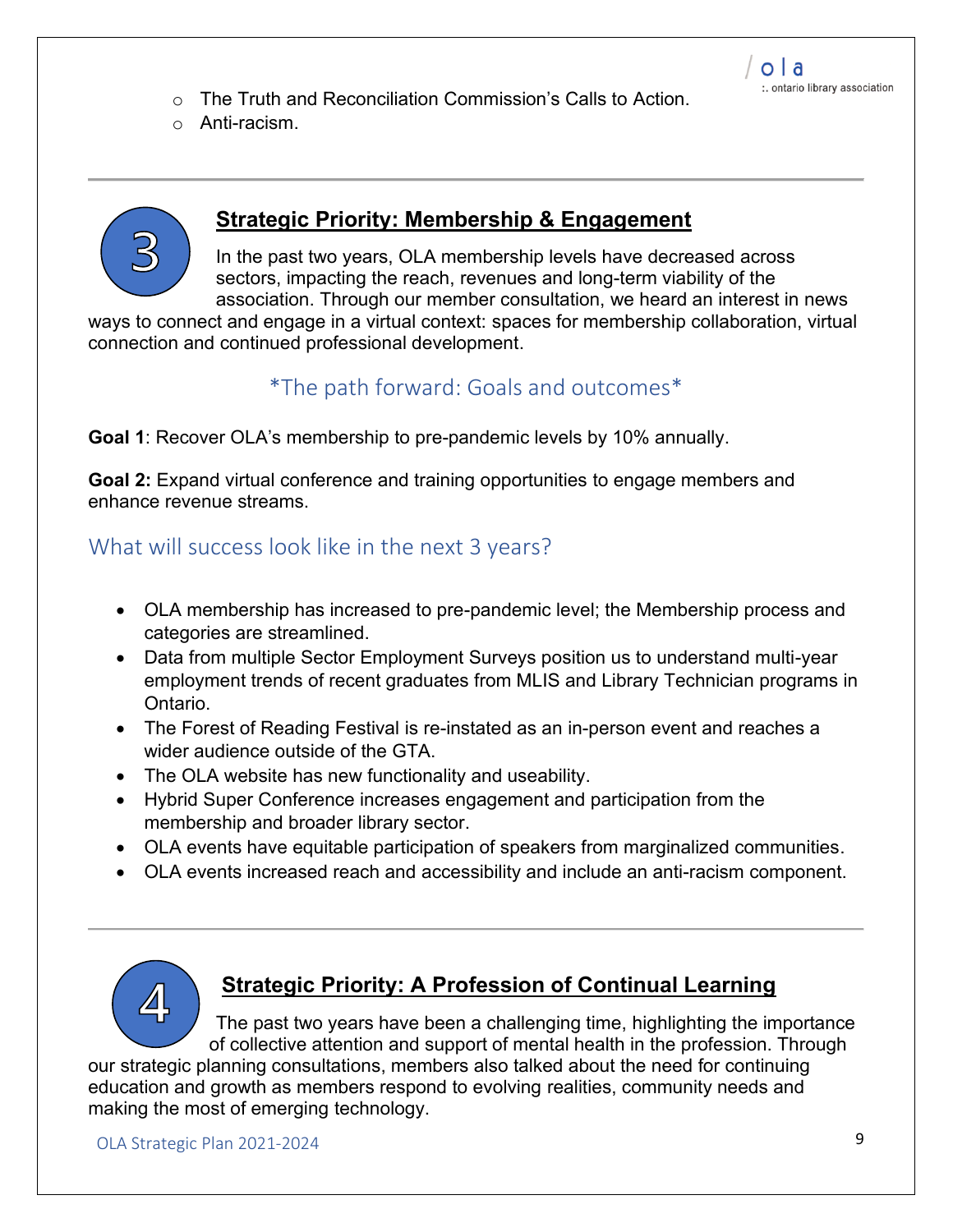#### \*The path forward: Goals and outcomes\*

**Goal 1**: Promote a sustainable profession including facilitating an environment which supports mental health.

**Goal 2**: Support members in their understanding and adoption of technological innovation.

**Goal 3**: Seek out and develop strategic alliances and partnerships in supporting continuous learning.

What will success look like in the next 3 years?

- OLA facilitated discussion groups which positioned the association to identify and provide resources to our members to cope in a post pandemic environment.
- OLA members have access to timely resources and training on topics including mental health, technological innovation and climate change.
- Members demonstrate in their involvement with OLA and their professional practice, facility and currency with library technologies and practice.
- OLA members learn from each other through member-led initiatives on how to work, teach and manage in virtual environments.
- OLA members have the skills to respond to the challenges of digital literacy and digital citizenship in or profession.



#### **Strategic Priority: Organizational Innovation & Sustainability**

The past two years have been extraordinary, forever changing how organizations work and adapting to a new normal, operating in a constantly evolving environment imposed by the global pandemic. Through our

consultations, we heard an interest in ways to diversify our revenues, streamline our processes, and keep up with new and increasing technological innovation.

#### \*The path forward: Goals and outcomes\*

**Goal 1**: OLA is a strong and fiscally sustainable organization.

**Goal 2**: Ensure staff support, development, and resiliency in a post pandemic environment.

**Goal 3:** Re-think and re-design governance to strengthen OLA.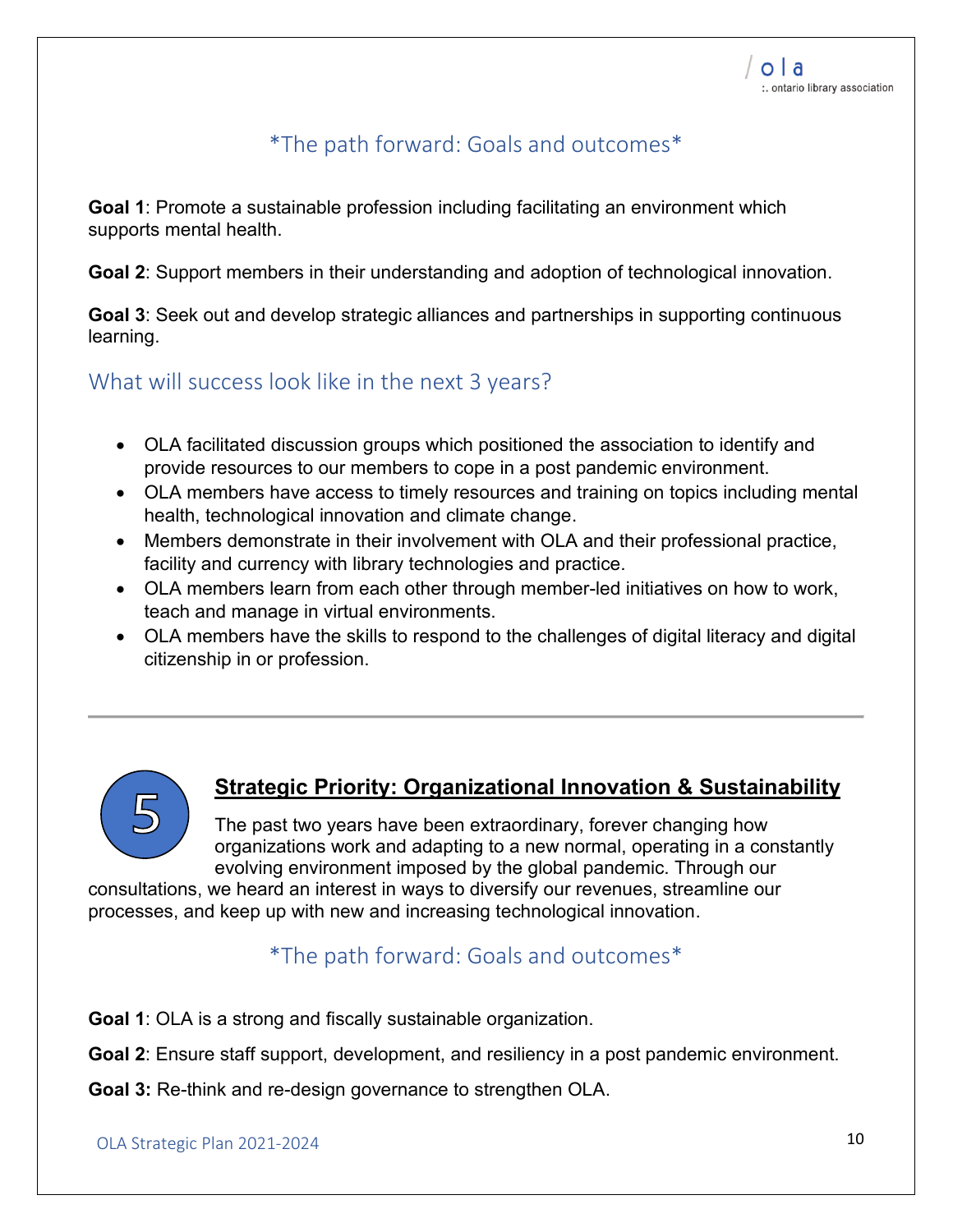#### What will success look like in the next 3 years?

- OLA will have recovered the OLA budget to pre-pandemic levels, will have streamlined and implemented technology and processes to enable growth.
- OLA Staff will learn and thrive in their career.
- OLA will have transformed its governance model so that it is accountable and aligned with the purpose of OLA, is nimble, responsive, manages risks, has depth of institutional knowledge and comfort with leadership in decision-making.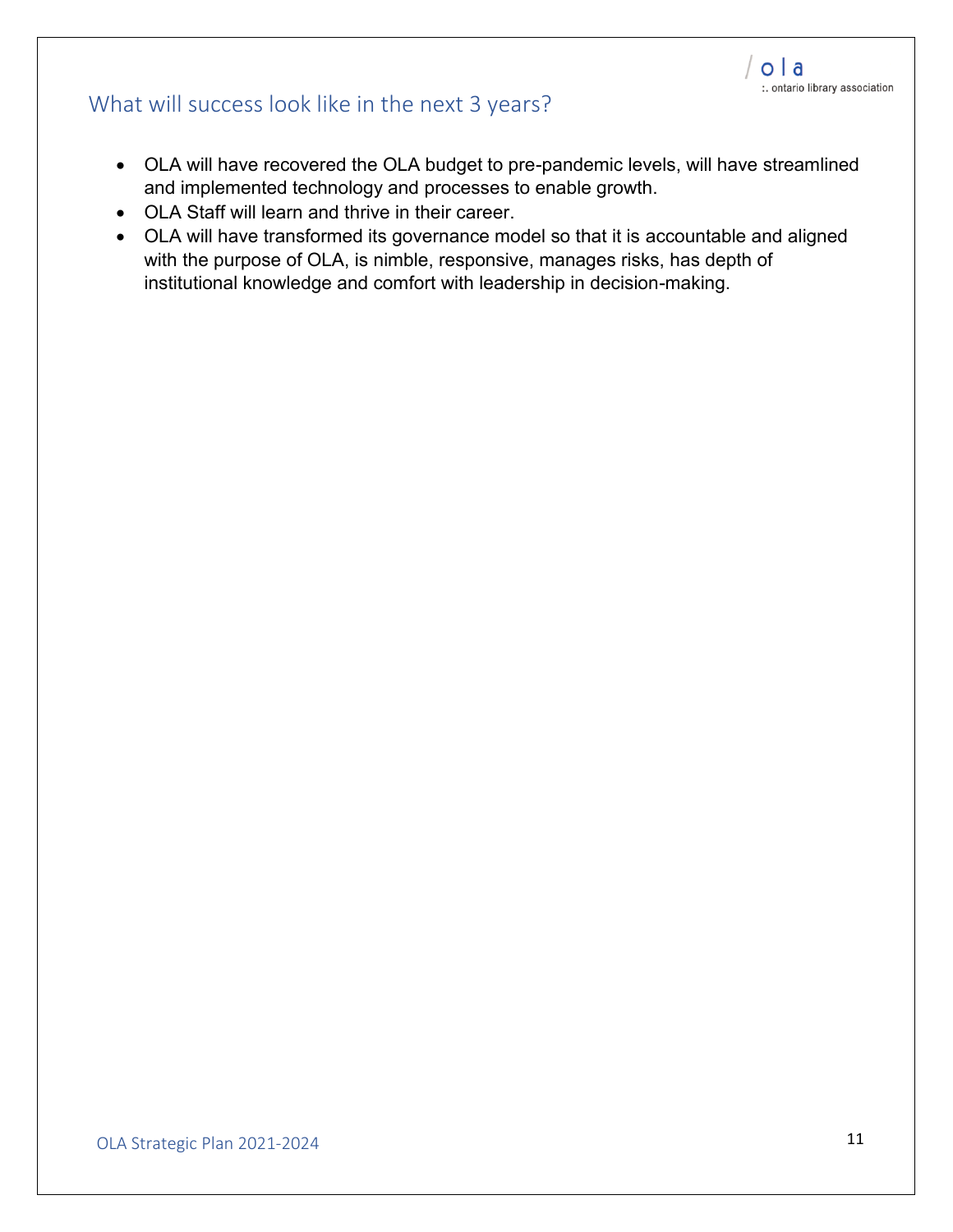# Thank You

This plan would not have come to fruition if it were not for many people who provided a voice and their thoughts in our Strategic Plan development.

Our members: Thank you to all our members including divisional councils and committees for their assistance and feedback through surveys and meetings.

Board of Directors: Thank you to the 2021 OLA Board, who worked to understand the diversity of our members and the complexity of their needs. With our board's leadership and guidance, our strategic plan was able to be relevant, impactful, and forward-thinking.

Strategic Planning Advisory Committee: A special thank you to our Strategic Planning Advisory Committee who provided invaluable information in the formation of this plan.

Consultant: Thomas Plant from [Management Advisory service.](https://masadvise.org/) Thomas has over 20 years' experience in municipal government specializing in strategic planning, project management and organizational continuous improvement.

Our Staff: A special thank you to all OLA staff that provided a strategic voice and developed the workplan plan to realize the overarching goals and which will guide us over the next threefour years.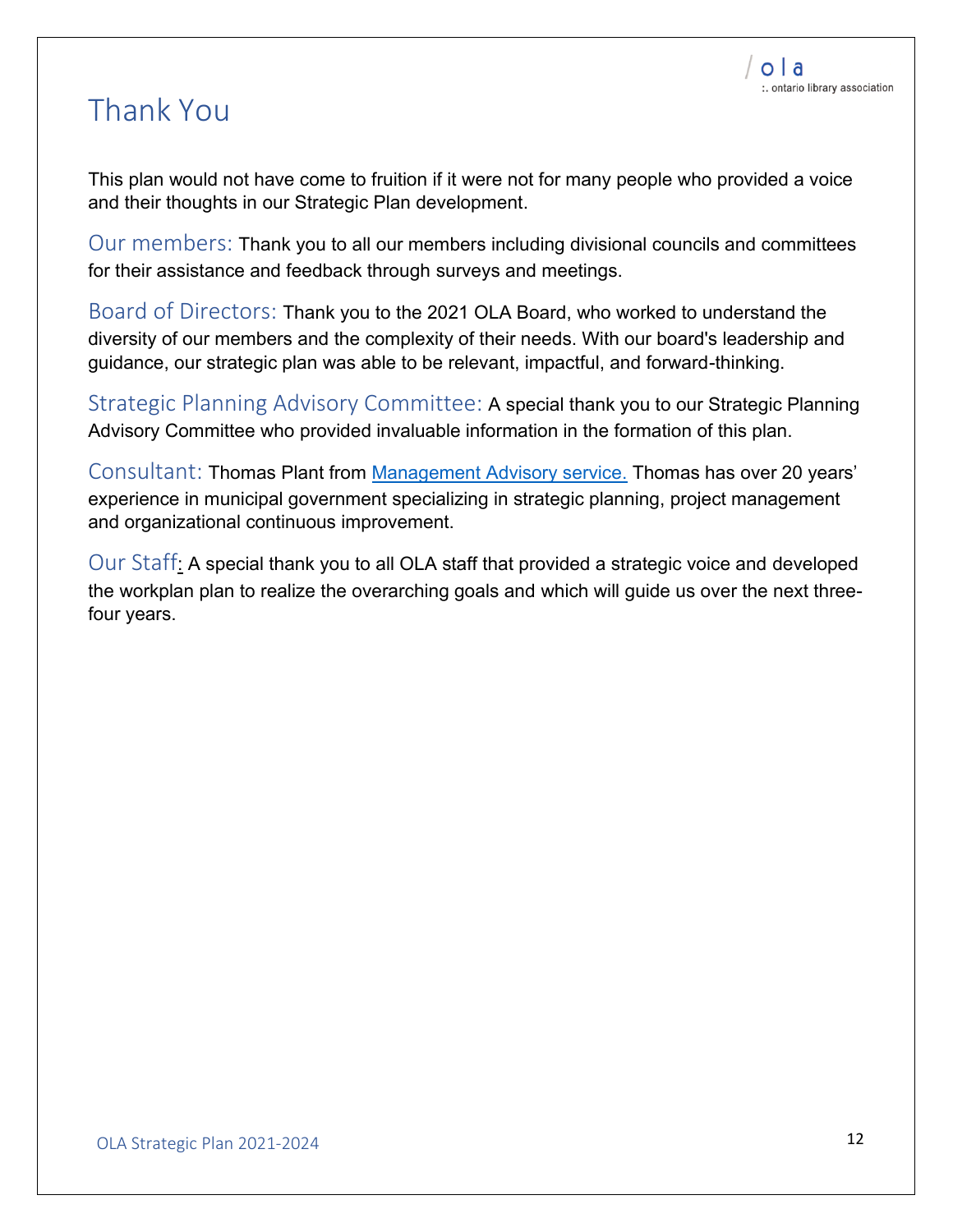# Appendix A: Tactics and Workplan –Year 1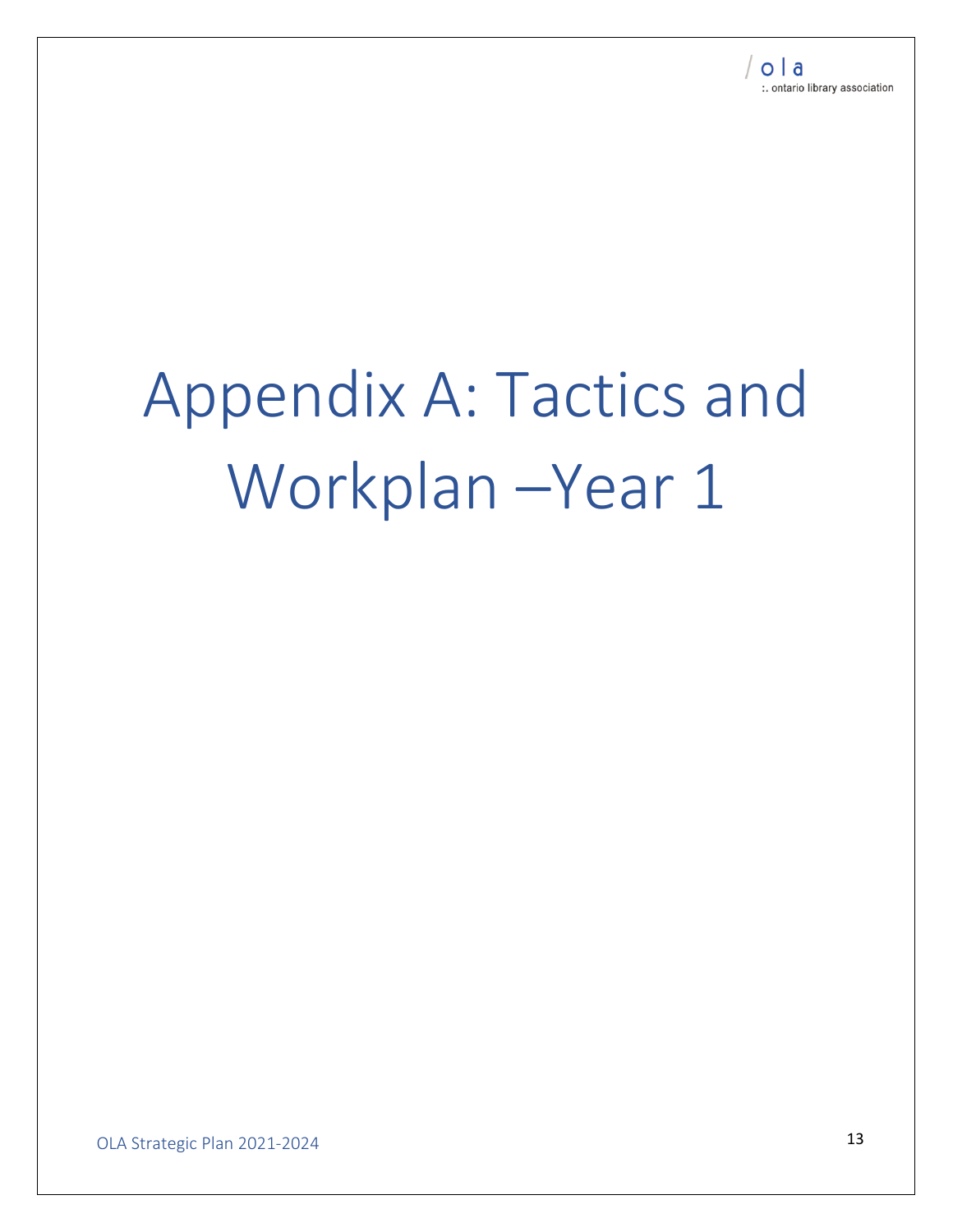| 2021-2024<br><b>Strategic</b><br><b>Priorities</b>             | <b>Goals</b>                                                                                                                                                                                                   | Year 1 Tactics - August 31, 2022                                                                                                                                                                                                                                                                                                                                                                  |
|----------------------------------------------------------------|----------------------------------------------------------------------------------------------------------------------------------------------------------------------------------------------------------------|---------------------------------------------------------------------------------------------------------------------------------------------------------------------------------------------------------------------------------------------------------------------------------------------------------------------------------------------------------------------------------------------------|
| <b>Priority 1. Equity,</b><br><b>Diversity &amp; Inclusion</b> | 1.1 Diversify participation and<br>representation of OLA members. Ensure<br>members who are Black, Indigenous,<br>People of Colour are in leadership and<br>decision-making positions with the<br>association. | Develop a plan and structure for equity work to facilitate<br>membership participation from members who are Black,<br>Indigenous and People of Colour. Collect data on<br>demographics of OLA Leadership and decision-making<br>positions with the goal of increasing representation and board<br>and council. Evaluate which data needs to be held within<br>Association Management system, AWS. |
|                                                                |                                                                                                                                                                                                                | Working with consultant, engage in Board education on equity,<br>diversity and inclusion.                                                                                                                                                                                                                                                                                                         |
|                                                                | 1.2 Create policies, frameworks,<br>education, and resources to guide the<br>association in becoming an equitable,<br>diverse, inclusive and anti-racist<br>organization.                                      | Begin year 1 of a three-year policy review process: Review and<br>revise OLA Super Conference proposal. Review and Revise<br>OLA Code of Conduct. Invite the membership to review and<br>adapt the Code of Conduct as a local resource.                                                                                                                                                           |
|                                                                |                                                                                                                                                                                                                | Begin year 1 of a two-year EDI education and anti-racist training<br>program for OLA volunteers and members: Education and<br>Training for Forest Committee. Embed training into each OLA                                                                                                                                                                                                         |
|                                                                | 1.3 Explore and implement strategies<br>towards diversification of the profession.                                                                                                                             | Consult with members and professional practice to develop a<br>strategy to remove barriers to participating with OLA<br>(membership, volunteering and professional development).                                                                                                                                                                                                                  |
|                                                                |                                                                                                                                                                                                                | Create policy on membership tracking.                                                                                                                                                                                                                                                                                                                                                             |
|                                                                |                                                                                                                                                                                                                | Evaluate membership database functionality to capture<br>volunteer involvement.                                                                                                                                                                                                                                                                                                                   |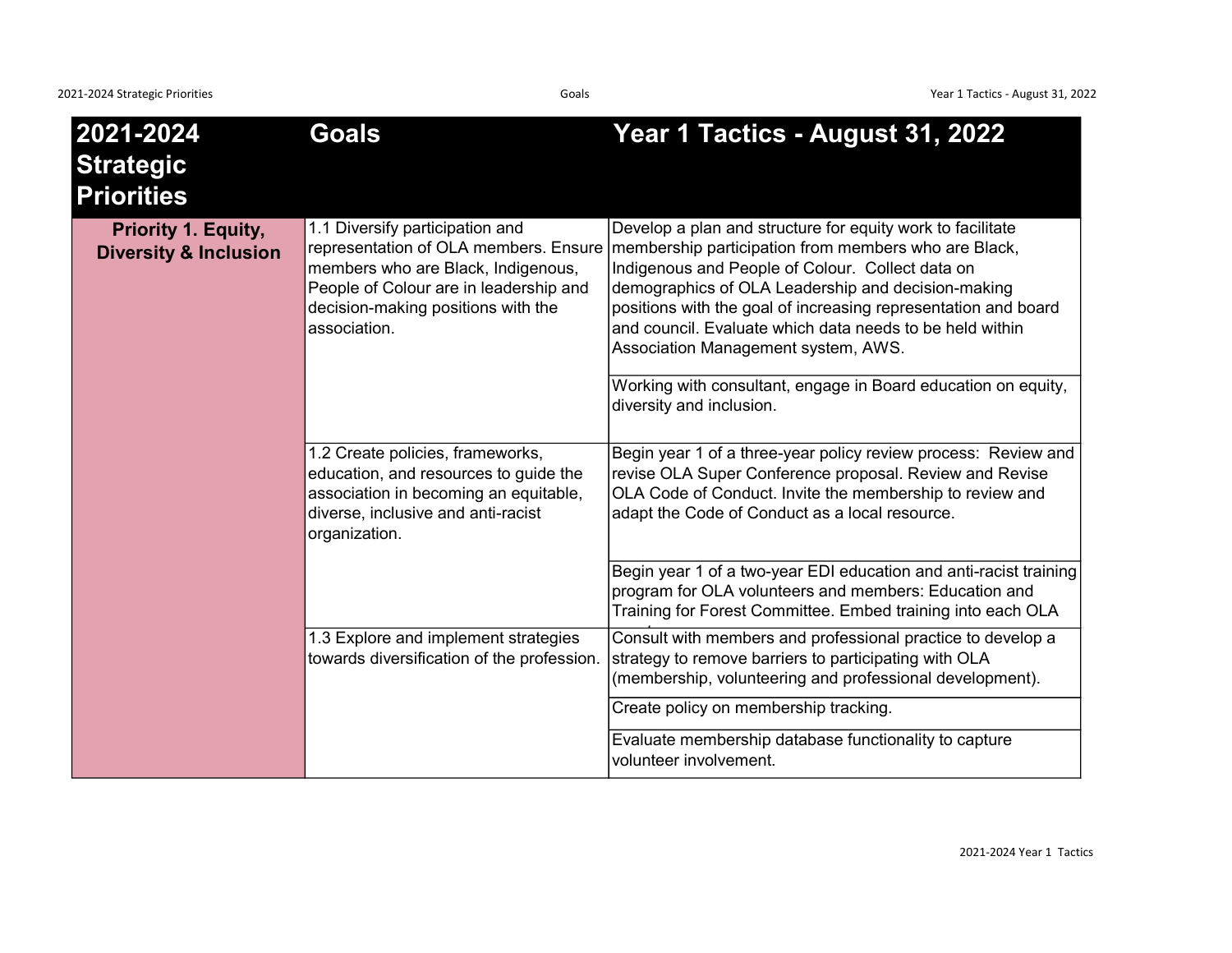| 2021-2024<br><b>Priorities</b>                | <b>Goals</b>                                                                                                                                                  | Year 1 Tactics - August 31, 2022                                                                                                                                                                                                                                                                                                                                                                                                                                                                                                                                                                                                                                                                                                                                                                                                                                                                                                                                                                                                                                                                                                         |
|-----------------------------------------------|---------------------------------------------------------------------------------------------------------------------------------------------------------------|------------------------------------------------------------------------------------------------------------------------------------------------------------------------------------------------------------------------------------------------------------------------------------------------------------------------------------------------------------------------------------------------------------------------------------------------------------------------------------------------------------------------------------------------------------------------------------------------------------------------------------------------------------------------------------------------------------------------------------------------------------------------------------------------------------------------------------------------------------------------------------------------------------------------------------------------------------------------------------------------------------------------------------------------------------------------------------------------------------------------------------------|
| <b>Priority 2. Advocacy and</b><br>Leadership | Goal 2.1: Ensure OLA continues to foster<br>strong relationships with government and<br>other key professional groups to secure<br>support and inform change. | Advocate and engage provincial/municipal government on public and<br>school library funding.<br>Create and deploy the provincial and municipal election strategy to seek<br>increased support for public and school libraries.<br>Ensure OLA members are represented at the annual provincial budget<br>consultation (years $1 - 3$ ).<br>Ensure all political parties are aware of and engaged with library sector<br>priorities.<br>Consult with leaders of First Nation Public Libraries to inform advocacy<br>strategy specifically for public libraries on First Nation reserve.<br>Identify further tactics required to advocate for broadband infrastructure for<br>rural and northern and First Nations communities.<br>Increase support for School Libraries:<br>Track and promote any advancements on the expanded accountability for<br>the school library investment ministry directive.<br>Develop a stakeholder plan that engages decision makers responsible for<br>local support of school libraries. (For example, education associations,<br>school board trustees, Directors of Education, Principal Councils, etc.). |
|                                               |                                                                                                                                                               |                                                                                                                                                                                                                                                                                                                                                                                                                                                                                                                                                                                                                                                                                                                                                                                                                                                                                                                                                                                                                                                                                                                                          |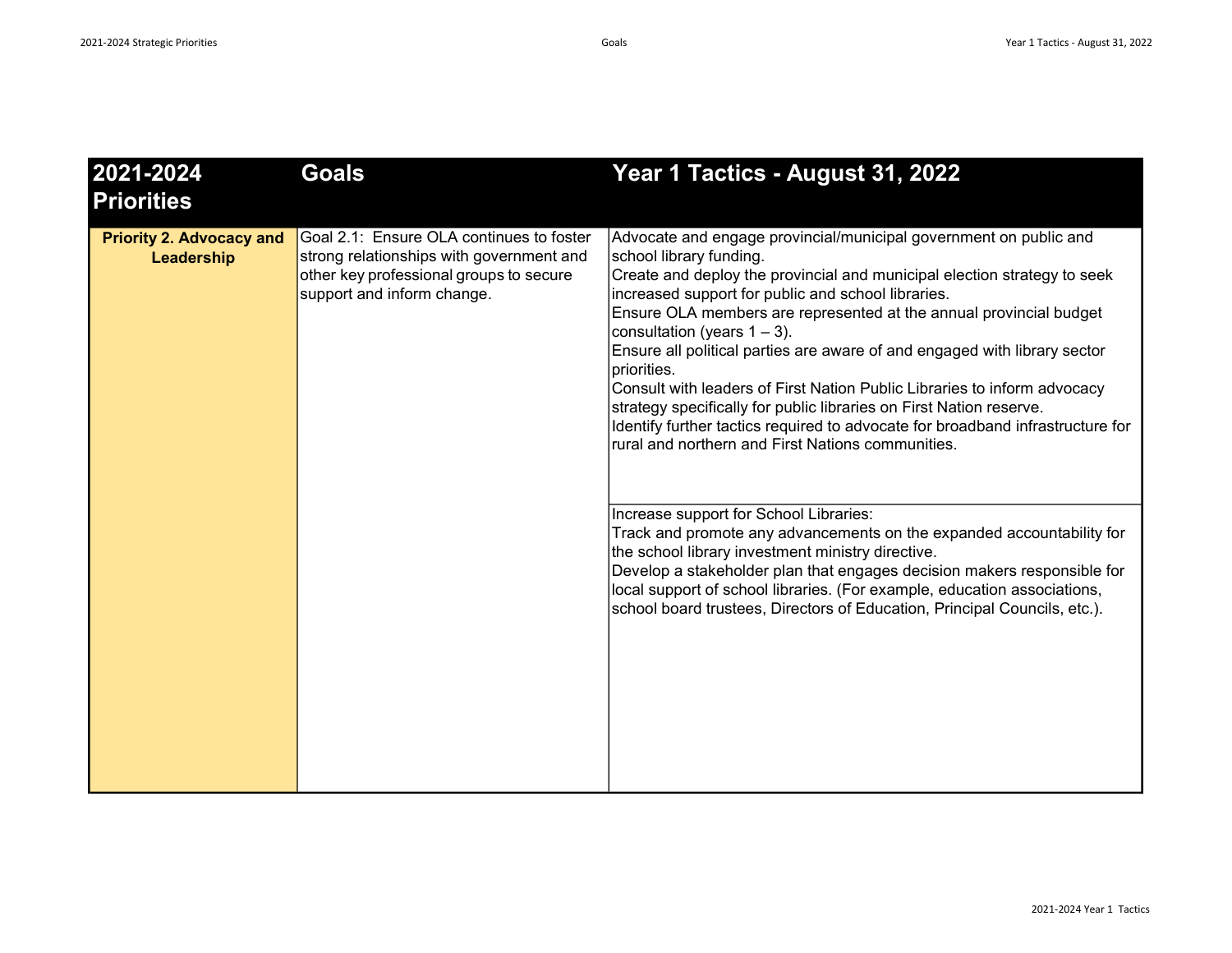| 2021-2024                                                                     | <b>Goals</b>                                                                                                       | Year 1 Tactics - August 31, 2022                                                                                                                                                                                                                                                                                                                                                                                                                                                                                                                                                                                                                                                                                                         |
|-------------------------------------------------------------------------------|--------------------------------------------------------------------------------------------------------------------|------------------------------------------------------------------------------------------------------------------------------------------------------------------------------------------------------------------------------------------------------------------------------------------------------------------------------------------------------------------------------------------------------------------------------------------------------------------------------------------------------------------------------------------------------------------------------------------------------------------------------------------------------------------------------------------------------------------------------------------|
| <b>Strategic</b>                                                              |                                                                                                                    |                                                                                                                                                                                                                                                                                                                                                                                                                                                                                                                                                                                                                                                                                                                                          |
| <b>Priorities</b><br><b>Priority 3: Membership &amp;</b><br><b>Engagement</b> | pandemic levels by 10% annually.                                                                                   | Goal 3.1 Recover OLA's membership to pre-Create a revenue recovery and expansion strategy for membership: Create<br>a focus group of non-members who are employed in the library sector to<br>determine barriers to membership.<br>Research strategy to re-connect with lapsed members<br>olnvestigate strategies to simplify the membership process and categories<br>Identify and deploy the process to streamline the new membership<br>database (remove duplicates, anomalies, errors, organization of parent<br>Increase staff training to support membership recovery including: Staff<br>training in user experience (UX) and content writing to improve quality of<br>member communications (website, newsletter, social media). |
|                                                                               |                                                                                                                    | Evaluate member communications: Conduct an audit of OLA-run and<br>volunteer-run social media channels and review the Social Media Policy.<br>Verify and secure social media accounts. Review and revise Open Shelf<br>publishing schedule and volunteer engagement to encourage wider<br>Deploy the second Sector Employment Survey to track employment trends                                                                                                                                                                                                                                                                                                                                                                          |
|                                                                               |                                                                                                                    | of recent graduates from MLIS and Library Technician programs in Ontario.                                                                                                                                                                                                                                                                                                                                                                                                                                                                                                                                                                                                                                                                |
|                                                                               | Goal 3.2 Expand virtual conference and<br>training opportunities to engage members<br>and enhance revenue streams. | Plan for a 2023 hybrid Super Conference to increase engagement and<br>participation from the membership and broader library sector.                                                                                                                                                                                                                                                                                                                                                                                                                                                                                                                                                                                                      |
|                                                                               |                                                                                                                    | Ensure OLA events maintain a virtual element to increase reach and<br>accessibility.                                                                                                                                                                                                                                                                                                                                                                                                                                                                                                                                                                                                                                                     |
|                                                                               |                                                                                                                    | Develop virtual Forest of Reading celebration to ensure we are reaching a<br>wider audience outside of the GTA Festival.                                                                                                                                                                                                                                                                                                                                                                                                                                                                                                                                                                                                                 |
|                                                                               |                                                                                                                    | Develop metrics to track keynote speakers across all OLA events to ensure<br>equitable participation of speakers from marginalized communities.                                                                                                                                                                                                                                                                                                                                                                                                                                                                                                                                                                                          |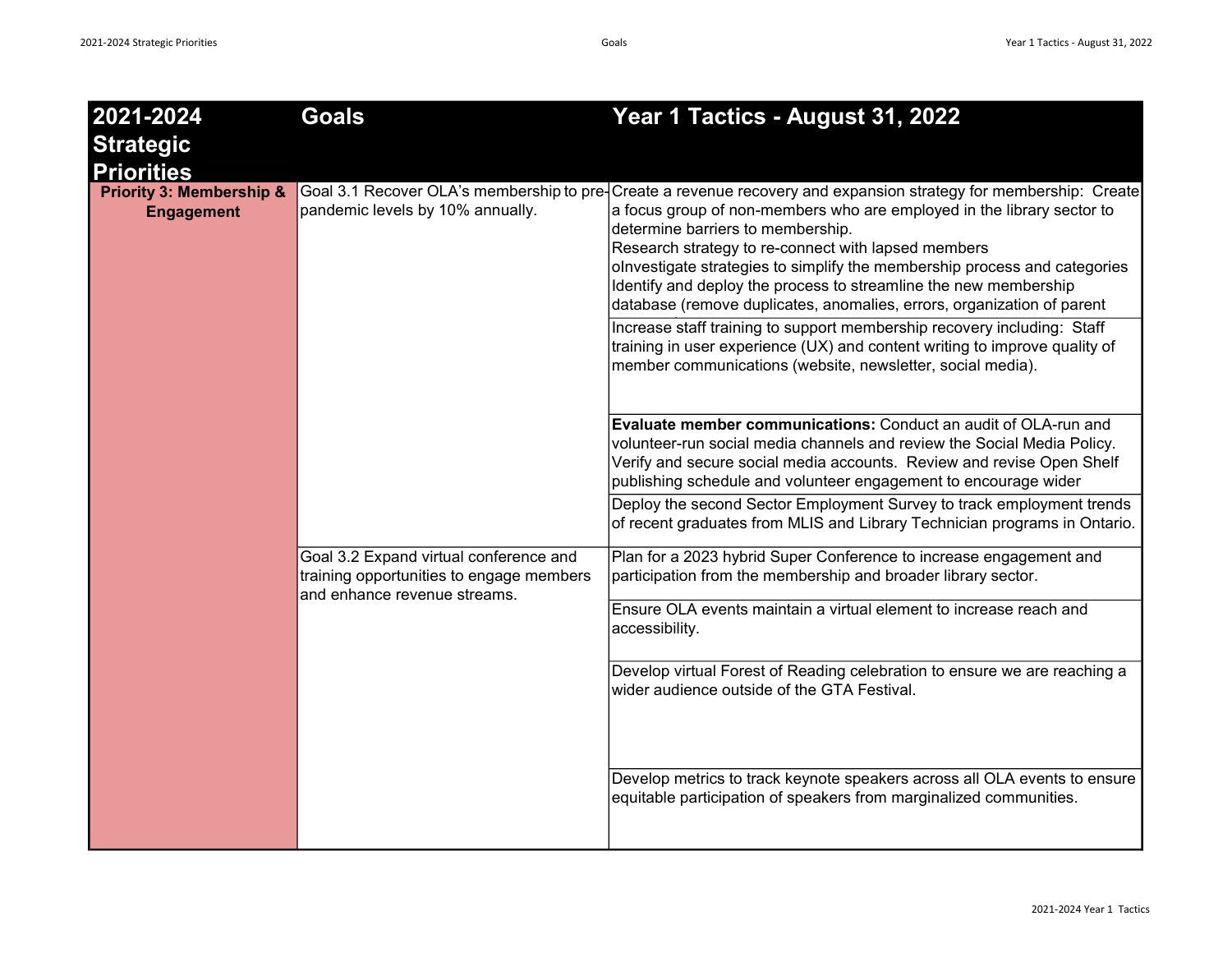| 2021-2024<br><b>Strategic</b><br><b>Priorities</b>              | <b>Goals</b>                                                                                                        | Year 1 Tactics - August 31, 2022                                                                                                                                                                                                                                |
|-----------------------------------------------------------------|---------------------------------------------------------------------------------------------------------------------|-----------------------------------------------------------------------------------------------------------------------------------------------------------------------------------------------------------------------------------------------------------------|
| <b>Priority 4. A Profession of</b><br><b>Continual Learning</b> | Goal 4.1 Promote a sustainable<br>profession including facilitating an<br>environment which supports mental health. | Identify resources for members to cope with the pandemic /post<br>∣pandemic.<br>Identify resources by types of roles in libraries, for example, front line staff,<br>senior managers etc.<br>Facilitate connections between members (chats, discussion groups). |
|                                                                 | Goal 4.2 Support members in their<br>understanding<br>and adoption of technological innovation.                     | Learn about member's technological learning needs.                                                                                                                                                                                                              |
|                                                                 | Goal 4.3 Seek out and develop strategic<br>alliances and partnerships in supporting<br>continuous learning.         | Establish a working group on Libraries and Climate Change.                                                                                                                                                                                                      |
|                                                                 |                                                                                                                     | Revise and re-publish Leadership by Design: Cut to the Chase                                                                                                                                                                                                    |